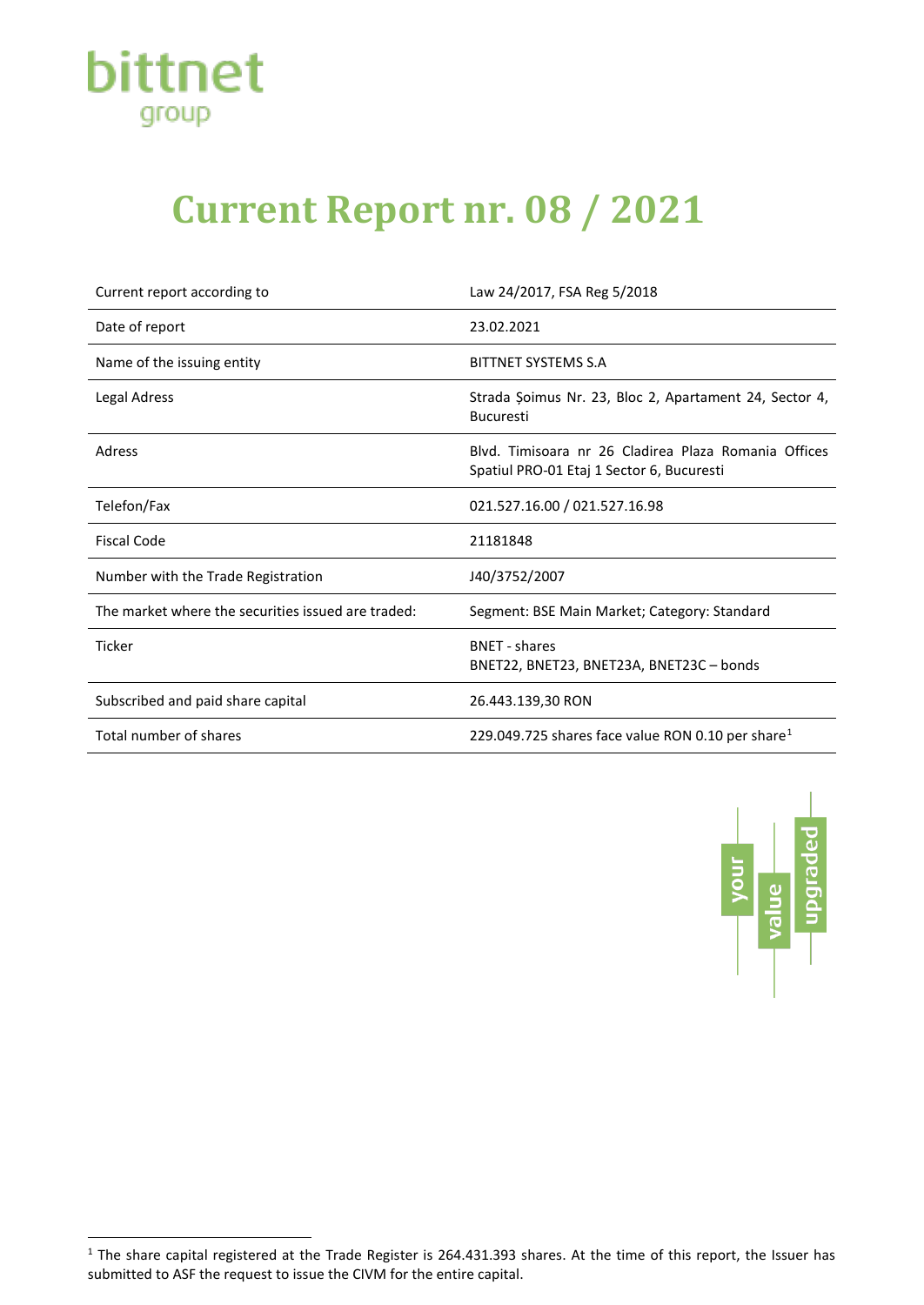

## **Signing the investment contract The E-Learning Company**

BITTNET SYSTEMS S.A. (hereinafter referred to as "the Issuer") informs the investors about the successful negotiations and signing of the investment contract for purchasing 20,700 shares (23% of the share capital) of The E-Learning Company SA ("ELC").

The total estimated value of the transaction is in amount of RON 1.75 million. The payment to the founders of E-Learning Company will be made in two stages, according to Decision no. 6 of Bittnet EGMS from November 2020, through a mix of cash and BNET shares:

- A first tranche in amount of RON 850,000 will be partially paid in cash (RON 450,000) and the rest will be compensated by issuing BNET shares and allocating them to the ELC founders;
- The second tranche will be calculated at the beginning of 2022, subtracting from the transaction price the value of the first tranche. The exact price of the transaction and the allocation between cash and compensation through BNET shares will be made depending on the fulfillment of certain profitability indicators that ELC aims to obtain for the financial year 2021.

The number of shares for the compensation of each of the two tranches will be determined in accordance with the provisions of art. 210(2) Law 31/1990 and art. 87-88 of Law 24/2017 on issuers of financial instruments and market operations and art. 174 of the FSA Regulation no. 5/2018.

As a result of the investment contract, Bittnet has allocated a position in the Board of Directors of E-Learning Company, a position that will be occupied by Ivylon Management SRL through Logofatu Cristian.

Bittnet has decided to participate in ELC in order to reach certain minimum profitability limits, which is why, in the coming years, the distribution of dividends will be made so that Bittnet can achieve a return of at least 18% annually provided that ELC to achieve a degree of profitability at least equal to this percentage.

Following the entry of Bittnet Systems into the shareholding, the parties also signed a loan agreement by which the Issuer made available to The E-Learning Company the amount of RON 240,000 for financing the working capital for a maximum period of 3 years and an interest of 10% per year.

The E-learning Company has a portfolio of solutions and various products structured in several directions covering areas such as personal and professional development, communication, sales and negotiation, marketing, human resources, project management, Microsoft Office, finance, English courses.

Starting with June 2020, ELC has added its Digital Transformation course collection, which includes over 60 course modules structured to provide support for the transition to digital transformation. The Digital Transformation program covers, among other things, topics such as: